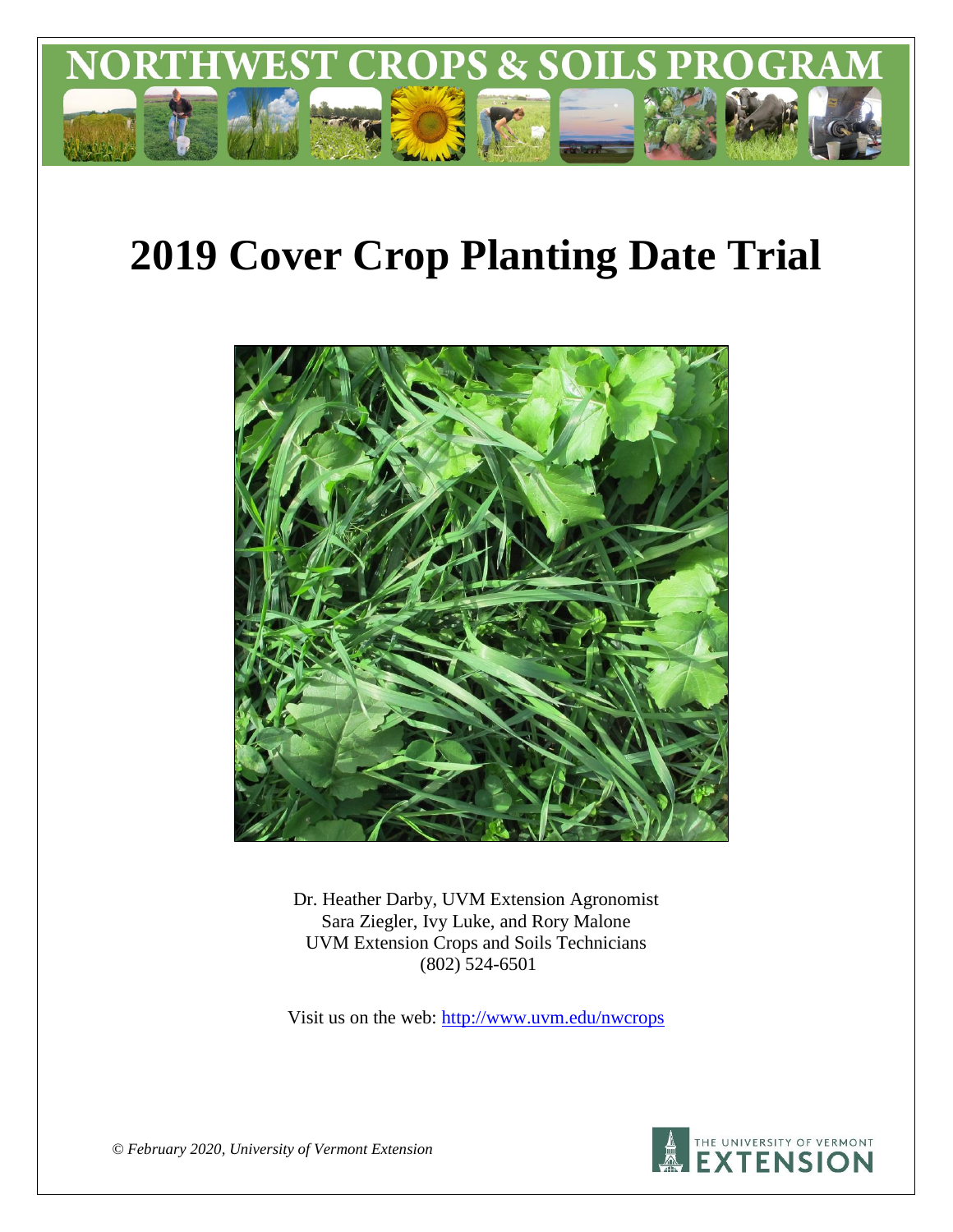## **2019 COVER CROP PLANTING DATE TRIAL**

Dr. Heather Darby, University of Vermont Extension heather.darby[at]uvm.edu

Maintaining and improving soil health is critical to crop productivity. Cover cropping is one way to prevent soil erosion, maintain and/or improve soil nutrients, improve soil aggregation, prevent nutrient loss from runoff, and increase water retention. Such soil improvements can promote conditions that add resiliency to a crop, especially in light of extreme weather patterns that may affect yields. It can be challenging to grow a successful cover crop, given other demands from a farm operation and weather limitations. In this trial, our goals were to evaluate the effect of cover crop planting dates and cover crop mixes on biomass production and soil coverage.

## **MATERIALS AND METHODS**

The trial was conducted at Borderview Research Farm in Alburgh, Vermont (Table 1) to evaluate the impact of planting date and cover crop mixture on biomass yield and soil coverage at the end of the growing season and after the winter. The experimental design was a randomized complete block with four replications.

| Location                  | <b>Borderview Research Farm</b>     |
|---------------------------|-------------------------------------|
|                           | Alburgh, VT                         |
| Soil type                 | Benson rocky silt loam, 8-15% slope |
| Previous crop             | Soybeans                            |
| Plot size (ft.)           | $5 \times 20$                       |
| <b>Planting date</b>      | 24-Aug, 7-Sep, 19-Sep 2018          |
| <b>Planting equipment</b> | Great Plains NT60 Cone Seeder       |

**Table 1. Agronomic information for the cover crop planting date trial, Alburgh, VT, 2019.**

Nine cover crop mixes (Table 2) were planted on three planting dates: 24-Aug, 7-Sep, and 19-Sep 2018. These mixes represent both overwintering and winterkilled cover crops. On 22-Oct 2018, plots were photographed in order to assess the percent soil cover provided by the cover crops. Digital images were analyzed with the automated imaging software, IMAGING crop response analyzer, which was programmed in MATLAB (MathWorks, Inc., Natick, MA) and later converted into a free web-based software [\(www.imaging-crop.dk\)](http://www.imaging-crop.dk/). At the time of photographing, the biomass within a  $0.25 \text{ m}^2$  quadrat was harvested per plot. The biomass was dried at 105<sup>o</sup> F until a stable weight was reached, and dry matter yields were calculated. The following spring, percent cover and biomass were measured on 1-May 2019. The beaded string method (Sloneker and Moldenhauer, 1977) was used to calculate percent soil cover. Both living and dead plant biomass provided soil coverage and protection prior to the cover crop termination in late May. The spring biomass was measured in the overwintering cover crop treatments by harvesting a 0.25 m<sup>2</sup> quadrat from each plot. Soils were analyzed for nitrate-N  $(NO<sub>3</sub>)$  concentration every other week starting in late May when the cover crops were terminated until mid-July.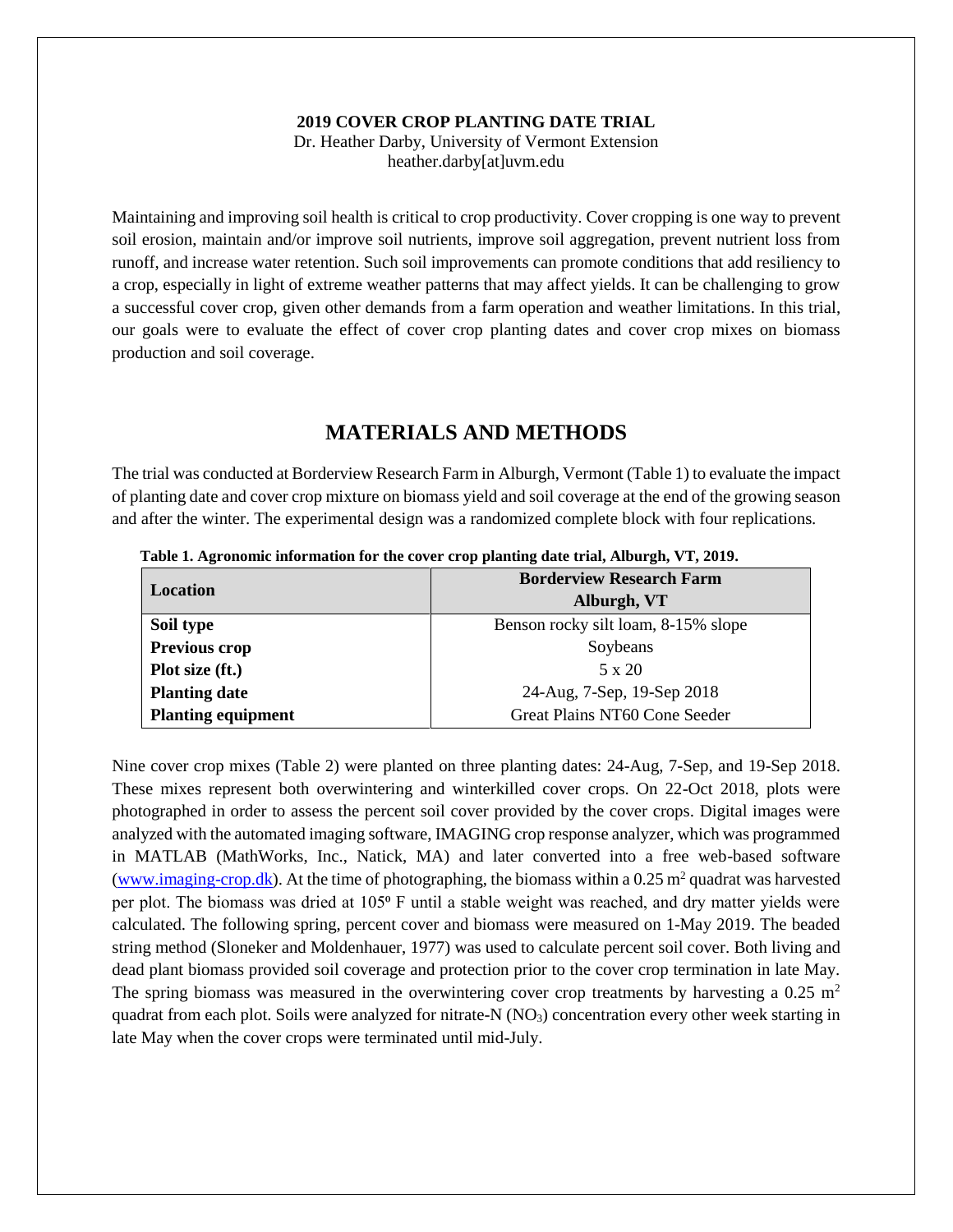| <b>Mix</b>   | <b>Species</b>  | <b>Variety</b> | <b>Overwinters?</b> | <b>Seeding</b><br>rate |
|--------------|-----------------|----------------|---------------------|------------------------|
|              |                 |                |                     | $lbs$ $ac^{-1}$        |
|              | Annual ryegrass | Centurion      |                     | 15                     |
| $\mathbf{1}$ | Crimson clover  | Dixie          | N <sub>o</sub>      | 8                      |
|              | Radish          | Eco-till       |                     | 2                      |
|              | Oats            | Shelby         |                     | 70                     |
| 2            | Crimson clover  | Dixie          | N <sub>o</sub>      | 15                     |
|              | Radish          | Eco-till       |                     | 3                      |
|              | Winter rye      | <b>VNS</b>     |                     | 50                     |
| 3            | Red clover      | Medium         | Yes                 | 12                     |
|              | Radish          | Eco-till       |                     | 3                      |
|              | Winter rye      | <b>VNS</b>     |                     | 50                     |
| 4            | Hairy vetch     | <b>VNS</b>     | Yes                 | 20                     |
| 5            | Winter rye      | <b>VNS</b>     | Yes                 | 75                     |
| 6            | Annual ryegrass | Centurion      | N <sub>0</sub>      | 25                     |
| 7            | Radish          | Eco-till       | No                  | 6                      |
| 8            | Crimson clover  | Dixie          | N <sub>o</sub>      | 15                     |
| 9            | Red clover      | Medium         | Yes                 | 15                     |
| 10           | No cover crop   |                | No                  | N/A                    |

**Table 2. Cover crop mixes grown in the cover crop planting date trial, Alburgh, VT, 2019.**

The data was analyzed using mixed model analysis using the mixed procedure of SAS (SAS Institute, 1999). Replications within trials were treated as random effects, and varieties were treated as fixed. Mean comparisons were made using the Least Significant Difference (LSD) procedure when the F-test was considered significant ( $p<0.10$ ).

Variations in yield and quality can occur because of variations in genetics, soil, weather, and other growing conditions. Statistical analysis makes it possible to determine whether a difference among treatments is real or whether it might have occurred due to other variations in the field. At the bottom of each table a LSD value is presented for each variable (i.e. yield). Least Significant Differences (LSDs) at the 0.10 level of significance are shown, except where analyzed by pairwise comparison (t-test). Where the difference between two treatments within a column is equal to or greater than the LSD value at the bottom of the column, you can be sure that for 9 out of 10 times, there is a real difference between the two treatments. Treatments that were not significantly lower in performance than the top-performing treatment in a

particular column are indicated with an asterisk. In this example, treatment C is significantly different from treatment A but not from treatment B. The difference between C and B is equal to 1.5, which is less than the LSD value of 2.0. This means that these treatments did not differ in yield. The difference between C and A is equal to 3.0, which is greater than the LSD value of 2.0. This means that the yields of these treatments were significantly different from one another. The

| <b>Treatment</b> | Yield  |
|------------------|--------|
| A                | 6.0    |
| B                | $7.5*$ |
| ⊖                | $9.0*$ |
| LSD              | 2.0    |

asterisk indicates that treatment B was not significantly lower than the top yielding treatment C, indicated in bold.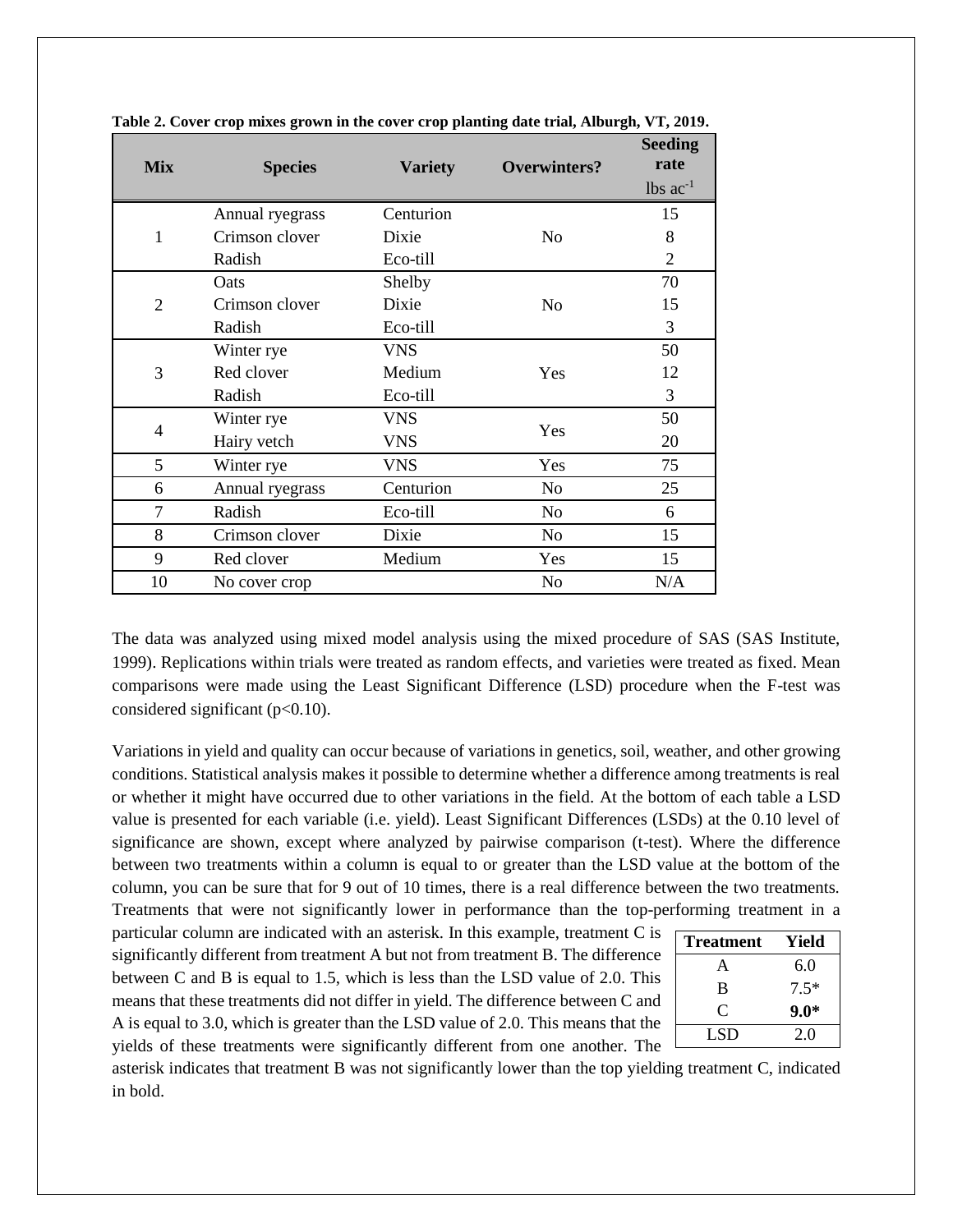# **RESULTS**

Seasonal precipitation and temperature were recorded with a Davis Instrument Vantage Pro2 weather station, equipped with a WeatherLink data logger at Borderview Research Farm in Alburgh, VT (Table 3). In August and September 2018, it was warmer and wetter than average. By October temperatures dropped below average and this trend continued all the way through May 2019. November and December 2018 experienced above average precipitation but by late winter precipitation was a little lower than the 30 year average. Overall there were a total of 1469 growing degree days (GDDs), which was 65 less than historical average.

|                                           |         |            | 2018    |            |            |            |            | 2019    |         |            |
|-------------------------------------------|---------|------------|---------|------------|------------|------------|------------|---------|---------|------------|
| Alburgh, VT                               | Aug     | <b>Sep</b> | Oct     | <b>Nov</b> | <b>Dec</b> | <b>Jan</b> | <b>Feb</b> | Mar     | Apr     | <b>May</b> |
| Average temperature<br>$(^{\circ}F)$      | 72.8    | 63.4       | 45.8    | 32.2       | 25.4       | 15.0       | 18.9       | 28.3    | 42.7    | 53.3       |
| Departure from normal                     | 3.96    | 2.76       | $-2.36$ | $-5.99$    | $-0.55$    | $-3.77$    | $-2.58$    | $-2.79$ | $-2.11$ | $-3.11$    |
|                                           |         |            |         |            |            |            |            |         |         |            |
| Precipitation (inches)                    | 2.96    | 3.48       | 3.53    | 4.50       | 2.96       | 1.53       | 1.70       | 1.36    | 3.65    | 4.90       |
| Departure from normal                     | $-0.95$ | $-0.16$    | $-0.07$ | 1.38       | 0.59       | $-0.52$    | $-0.06$    | $-0.85$ | 0.83    | 1.45       |
|                                           |         |            |         |            |            |            |            |         |         |            |
| Growing Degree Days<br>$(50-86^{\circ}F)$ | 696     | 427        | 81      | 3          | 5          | $\Omega$   | $\Omega$   | 9       | 59      | 189        |
| Departure from normal                     | 114     | 67         | $-51$   | $-31$      |            | $-3$       | $-2$       | $-13$   | $-52$   | $-103$     |

**Table 3. Seasonal weather data collected in Alburgh, VT, 2018-2019.**

Historical averages are for 30 years of NOAA data (1981-2010) from Burlington, VT.

#### *Results by planting date*

Unsurprisingly, the 24-Aug planting date generated the most biomass in the fall, and was significantly higher than the other two planting dates (Table 4). The fall percent cover was highest in the 7-Sep planting date (79.2%), but was statistically similar to the 24-Aug planting date which had a fall cover of 70.0%. The 7-Sep planting date generated the most biomass in the spring  $(534 \text{ lbs} ac^{-1})$ , but was statistically similar to the 24-Aug planting date  $(471 \text{ lbs} ac^{-1})$ . The opposite was observed in spring ground cover. The 24-Aug planting date had the highest percent cover (53.9%), but was statistically similar to the 7-Sep planting date (50.9%). The latest planting date, 19-Sep, resulted in the lowest biomass and ground cover in both the spring and fall.

|  | Table 4. Cover crop yield and soil cover for each planting date across all mixtures, Alburgh, VT, 2018-2019. |  |
|--|--------------------------------------------------------------------------------------------------------------|--|
|  |                                                                                                              |  |

|                      |                               | <b>Fall 2018</b>  | Spring 2019              |                   |  |  |
|----------------------|-------------------------------|-------------------|--------------------------|-------------------|--|--|
| <b>Planting date</b> | Dry matter yield              | Soil cover        | Dry matter yield         | Soil cover        |  |  |
|                      | $\text{lbs}$ ac <sup>-1</sup> | $\frac{0}{0}$     | $\ln$ s ac <sup>-1</sup> | $\frac{0}{0}$     |  |  |
| $24$ -Aug            | 1323 <sup>a</sup>             | 79.0 <sup>a</sup> | 471 <sup>a</sup>         | 53.9 <sup>a</sup> |  |  |
| 7-Sep                | 926 <sup>b</sup>              | 79.2 <sup>a</sup> | 534 <sup>a</sup>         | 50.9 <sup>a</sup> |  |  |
| $19-Sep$             | 130 <sup>c</sup>              | 16.7 <sup>b</sup> | 238 <sup>b</sup>         | $22.3^{b}$        |  |  |
| LSD(0.10)            | 156                           | 3.1               |                          | 6.2               |  |  |
| <b>Trial mean</b>    | 793                           | 58.3              | 414                      | 42.4              |  |  |

\*Within a column, treatments marked with the same letter were statistically similar (p=0.10). Top performers are in **bold.** LSD-Lease significant difference.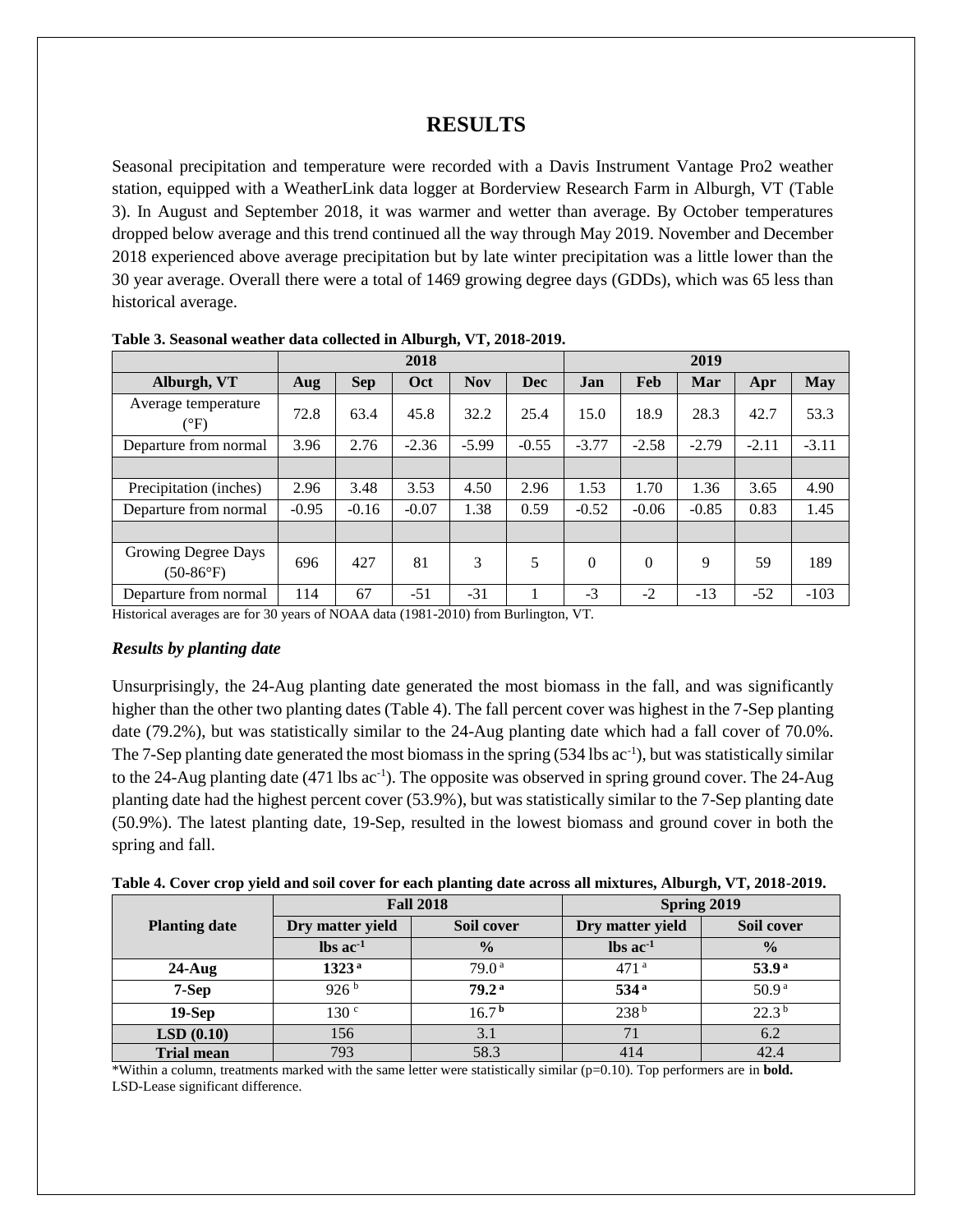The 19-Sep planting had lower soil nitrate-N concentrations compared to the first two plantings (Table 5). The 24-Aug and 7-Sep plantings were statistically higher than the third planting for all soil sampling times throughout the season. For the 24-Aug and 19-Sep plantings, soil nitrate levels peaked in mid-late June, although the release of nitrogen was gradual for all three plantings (Figure 1). The soil nitrate-N concentrationsin the 7-Sep planting continued to increase and were highest in early-mid July. Soil sampling did not continue through the end of the summer, but it is expected that nitrate levels will begin to decrease later in the summer. Soil nitrate levels coincide with higher cover crop biomass yields and percent cover observed in 24-Aug and 7-Sep plantings in both the fall and the spring.

| <b>Planting</b>   | Soil nitrate-N (NO <sub>3</sub> , ppm) 2019 |                   |                      |                       |  |  |  |
|-------------------|---------------------------------------------|-------------------|----------------------|-----------------------|--|--|--|
| date              | <b>Late May</b>                             | <b>Early June</b> | <b>Mid-Late June</b> | <b>Early-Mid July</b> |  |  |  |
| $24$ -Aug         | 13.7 <sup>a</sup>                           | 23.1 <sup>a</sup> | 36.8 <sup>a</sup>    | 36.2 <sup>a</sup>     |  |  |  |
| 7-Sep             | 12.8 <sup>a</sup>                           | 21.3 <sup>a</sup> | 32.4 <sup>a</sup>    | 38.7 <sup>a</sup>     |  |  |  |
| $19-Sep$          | 9.07 <sup>b</sup>                           | 14.9 <sup>b</sup> | 23.4 <sup>b</sup>    | 22.7 <sup>b</sup>     |  |  |  |
| LSD(0.10)         | 1.86                                        | 3.47              | 5.00                 | 5.21                  |  |  |  |
| <b>Trial mean</b> | 11.9                                        | 19.7              | 30.9                 | 32.5                  |  |  |  |

**Table 5. Soil nitrate-N (NO3) by cover crop planting date, Alburgh, VT, 2019.**

\*Within a column, treatments marked with the same letter were statistically similar (p=0.10). Top performers are in **bold.**

LSD-Lease significant difference.



**Figure 1. Soil nitrate-N (NO3) by cover crop planting date, Alburgh, VT, 2019.**

#### *Results by cover crop treatment*

Fall dry matter yield ranged from 300 to 1281 lbs ac<sup>-1</sup> (Table 6). The top performer for fall yield was treatment 3 (winter rye, red clover, radish), while treatment 2 (oats, crimson clover, radish), 4 (winter rye, hairy vetch), and 7 (radish) performed comparably. Treatment 3 also had the highest soil cover in the fall (74.9%), with treatments 4, 5, and 7 being statistically similar. The highest fall cover was in cover crop treatments with winter rye. Spring biomass from winter terminated cover crops was not collected. Treatment 5 (winter rye) had the highest spring yield (1549 lbs ac<sup>-1</sup>), but treatment 4 was significantly similar. Spring soil coverage ranged from 15.4% to 79.0% and it was treatment 5 that had the highest soil coverage, with treatment 4 being statistically similar. For the overwintered cover crops, treatment 2 had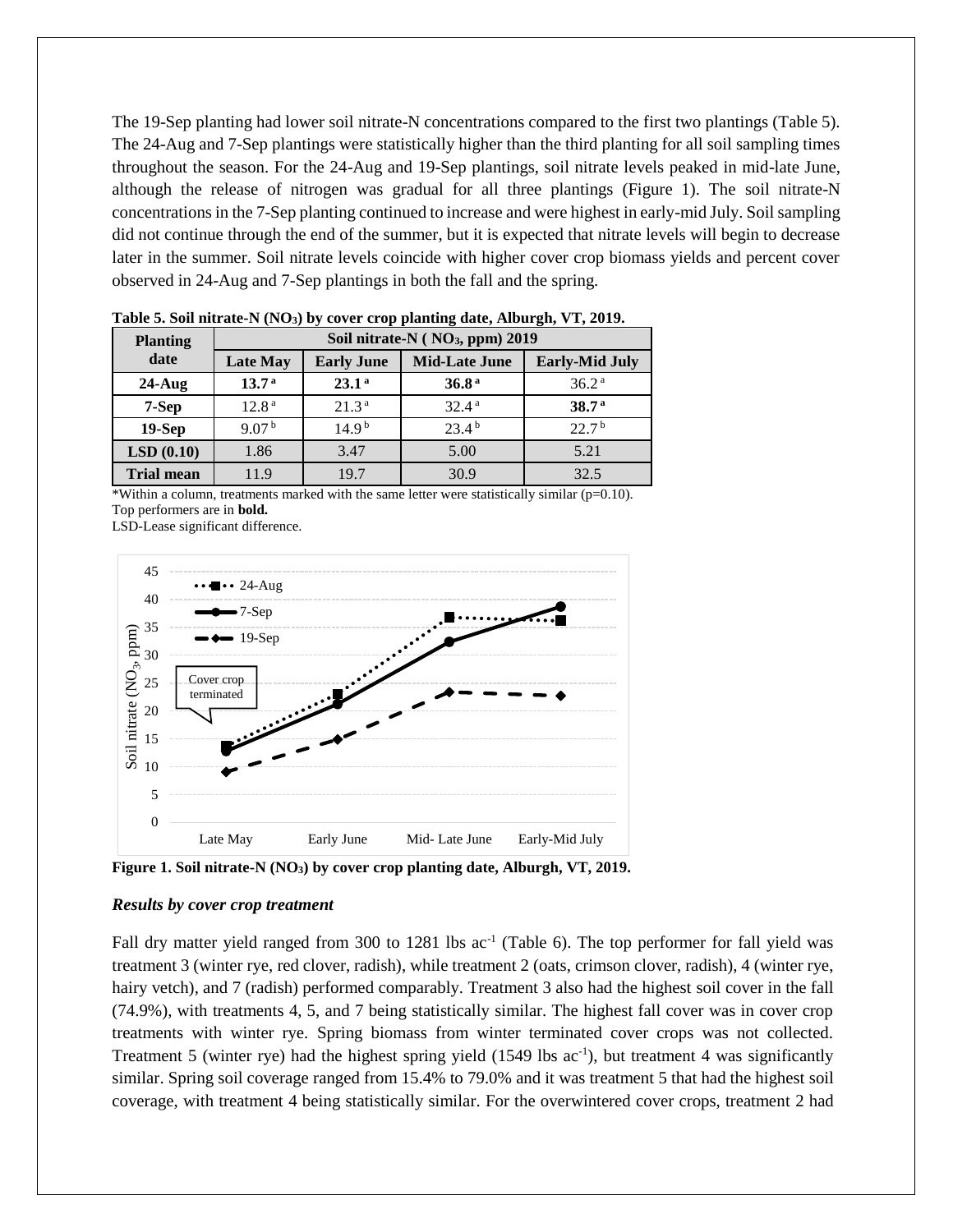the highest spring soil coverage (42.9%). Other over-killed treatments that had higher soil coverage in the spring were treatments 1 (annual ryegrass, crimson clover, radish) and 6 (annual ryegrass) with 34.4% and 37.7% soil cover respectively.

|                         |                                          |                | <b>Fall 2018</b>              |               | Spring 2019                   |               |  |
|-------------------------|------------------------------------------|----------------|-------------------------------|---------------|-------------------------------|---------------|--|
| <b>Mix</b>              | <b>Species</b>                           | Overwinters?   | Dry matter<br>yield           | Soil cover    | Dry matter<br>yield           | Soil cover    |  |
|                         |                                          |                | $\text{lbs}$ ac <sup>-1</sup> | $\frac{0}{0}$ | $\text{lbs}$ ac <sup>-1</sup> | $\frac{6}{6}$ |  |
| $\mathbf{1}$            | Annual ryegrass/crimson<br>clover/radish | No             | 806                           | 62.3          | $\mathbf{0}$                  | 34.4          |  |
| $\overline{2}$          | Oats/crimson clover/radish               | No             | $1073*$                       | 68.5          | $\mathbf{0}$                  | 42.9          |  |
| $\mathbf{3}$            | Winter rye/red<br>clover/radish          | Yes            | 1281                          | 74.9          | 1102                          | 71.5          |  |
| $\overline{\mathbf{4}}$ | Winter rye/hairy vetch                   | Yes            | 1032*                         | $70.5*$       | 1492*                         | 76.9*         |  |
| 5                       | Winter rye                               | Yes            | 962                           | $73.5*$       | 1549                          | 79.0          |  |
| 6                       | Annual ryegrass                          | N <sub>o</sub> | 538                           | 58.8          | $\Omega$                      | 37.7          |  |
| 7                       | Radish                                   | N <sub>o</sub> | 1136*                         | 68.8*         | $\Omega$                      | 23.3          |  |
| 8                       | Crimson clover                           | No             | 444                           | 43.9          | $\Omega$                      | 21.9          |  |
| 9                       | Red clover                               | Yes            | 300                           | 33.4          | $\Omega$                      | 20.6          |  |
| <b>Control</b>          | No cover crop                            | No             | 360                           | 28.4          | $\Omega$                      | 15.4          |  |
| <b>LSD</b><br>(0.10)    | N/A                                      | N/A            | 294                           | 6.3           | 130                           | 6.42          |  |
| <b>Trial</b><br>mean    | N/A                                      | N/A            | 793                           | 58.3          | 414                           | 42.4          |  |

**Table 6. Cover crop yield and soil cover by each cover crop treatment, Alburgh, VT, 2018-2019.** 

\*Treatments marked with an asterisk were statistically similar to the top performing treatment in **bold.**

LSD-Least significant difference.

N/A-Not applicable; statistical analysis not performed on the parameter.

## *Results from the planting date by variety interaction*

The interaction of planting date and cover crop treatment was significant for fall yield (p=0.0002), fall soil coverage (p<0.0001), spring yield (p<0.0001), and spring soil coverage (p=0.0009), meaning that cover crop mixture performance differed by planting date. In general, the 19-Sep planting date resulted in the lowest yields and soil coverage in both the fall and the spring. The largest differences in fall yields between planting dates were seen in treatments 2 (oats, clover, radish), 3 (winter rye, clover, radish), and 7 (radish) (Figure 2). Oats, winter rye, and radish are all cover crops that can establish quickly and produce a lot of biomass. Treatment 6 (annual ryegrass) was the only cover crop to have a higher biomass in the 7-Sep planting than the 24-Aug planting. Annual ryegrass is not drought tolerant, and there was little precipitation around the 24-Aug planting, but by the 7-Sep planting, there was increased rainfall immediately before and after planting. All cover crop treatments had only slight differences in fall soil coverage between the 24-Aug and 7-Sep planting date, and consistently lower soil coverage in the 19-Sep planting date (Figure 3). Most fall-planted cover crops, with the exception of winter rye, need to be planted by early September in order to establish and provide ample ground cover. Spring biomass was only collected for the overwintering treatments (treatments 3, 4, & 5). Treatments 4 (winter rye, hairy vetch) and 5 (winter rye) had similar dry matter yields in the 24-Aug and the 7-Sep plantings and a much lower yield in the 19-Sep planting (Figure 4). Treatment 3 had a greater difference in spring yield between each planting date, with the highest yield being in the 7-Sep planting, followed by the 24-Aug and then the 19-Sep planting. Spring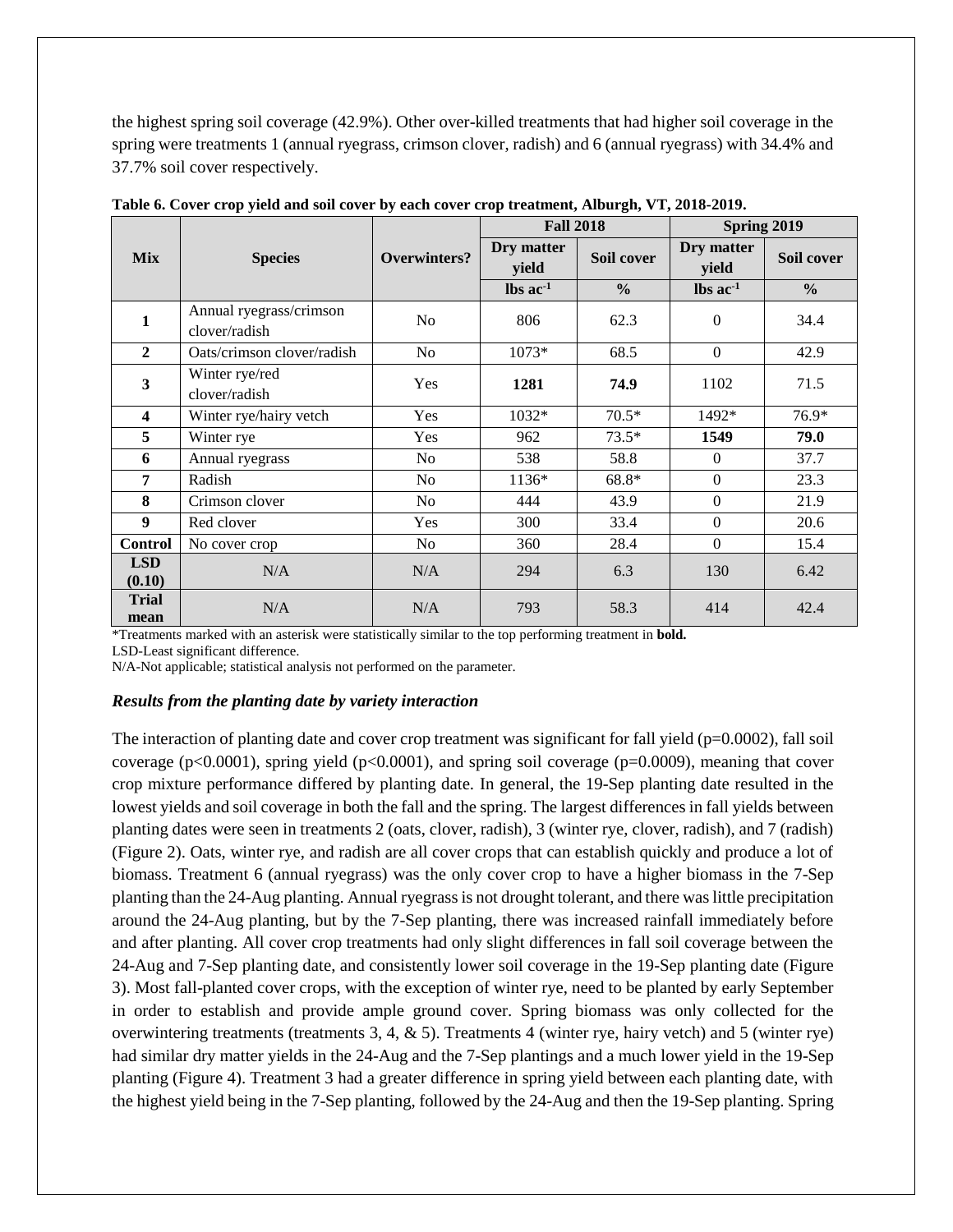soil coverage was similar for all cover crop treatments between the 24-Aug and 7-Sep plantings, and much lower in the 19-Sep planting. The one exception was that treatment 3 had a similar spring coverage in all three planting dates (Figure 5). Due to these highly significant interaction, cover crops were analyzed for differences for each planting date.



**Figure 2. Fall dry matter yield by cover crop treatment for each planting date, Alburgh, VT, 2018.**



**Figure 3. Fall soil coverage by cover crop treatment for each planting date, Alburgh, VT, 2018.**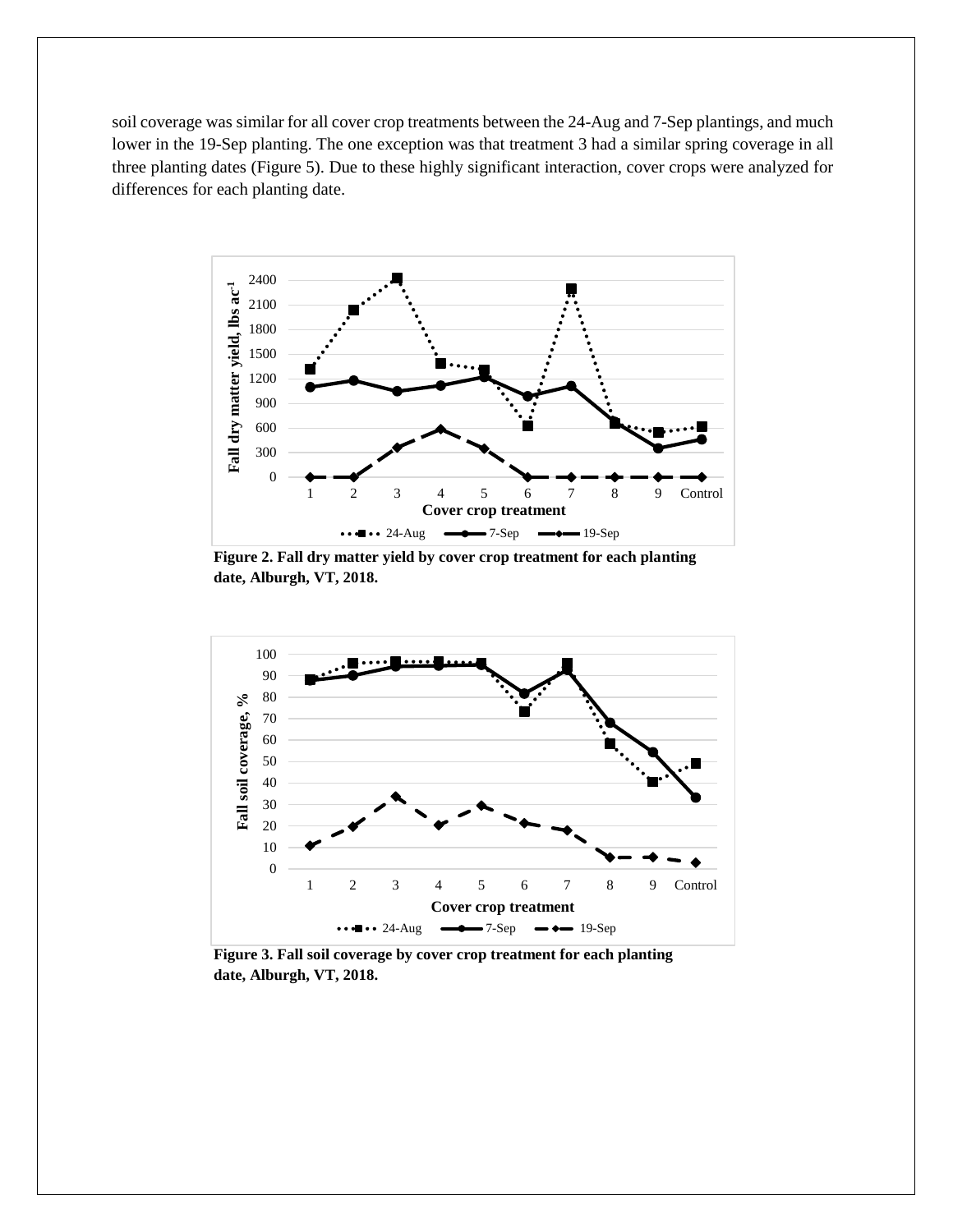

**Figure 4. Spring dry matter yield by cover crop treatment for each planting date, Alburgh, VT, 2019.**



**Figure 5. Spring soil coverage by cover crop treatment for each planting date, Alburgh, VT, 2019.**

### *Results for each planting date*

From the 24-Aug planting, treatment 3 (winter rye, clover, radish) had the highest dry matter yield (2430 lbs ac-1 ) and soil cover (96.5%) in the fall (Table 7). Treatments 2 (oats, clover, radish) and 7 (radish) resulted in similarly high fall yields. Fall cover ranged from 40.5%-96.5%, and the top performer, treatment 3 (winter rye, red clover, radish) was statistically similar to five other treatments. Treatments 5 (winter rye) and 4 (winter rye, hairy vetch) were top performers with spring dry matter yields of 1903 lbs ac<sup>-1</sup> and 1785 lbs ac<sup>-1</sup> respectively. This makes sense considering that winter rye and vetch will over winter and continue to grow in the spring. The same trend was seen for spring cover, which ranged from 26.3% (control) to 93.8% (treatment 5); Treatment 4 was statistically similar to the top performer.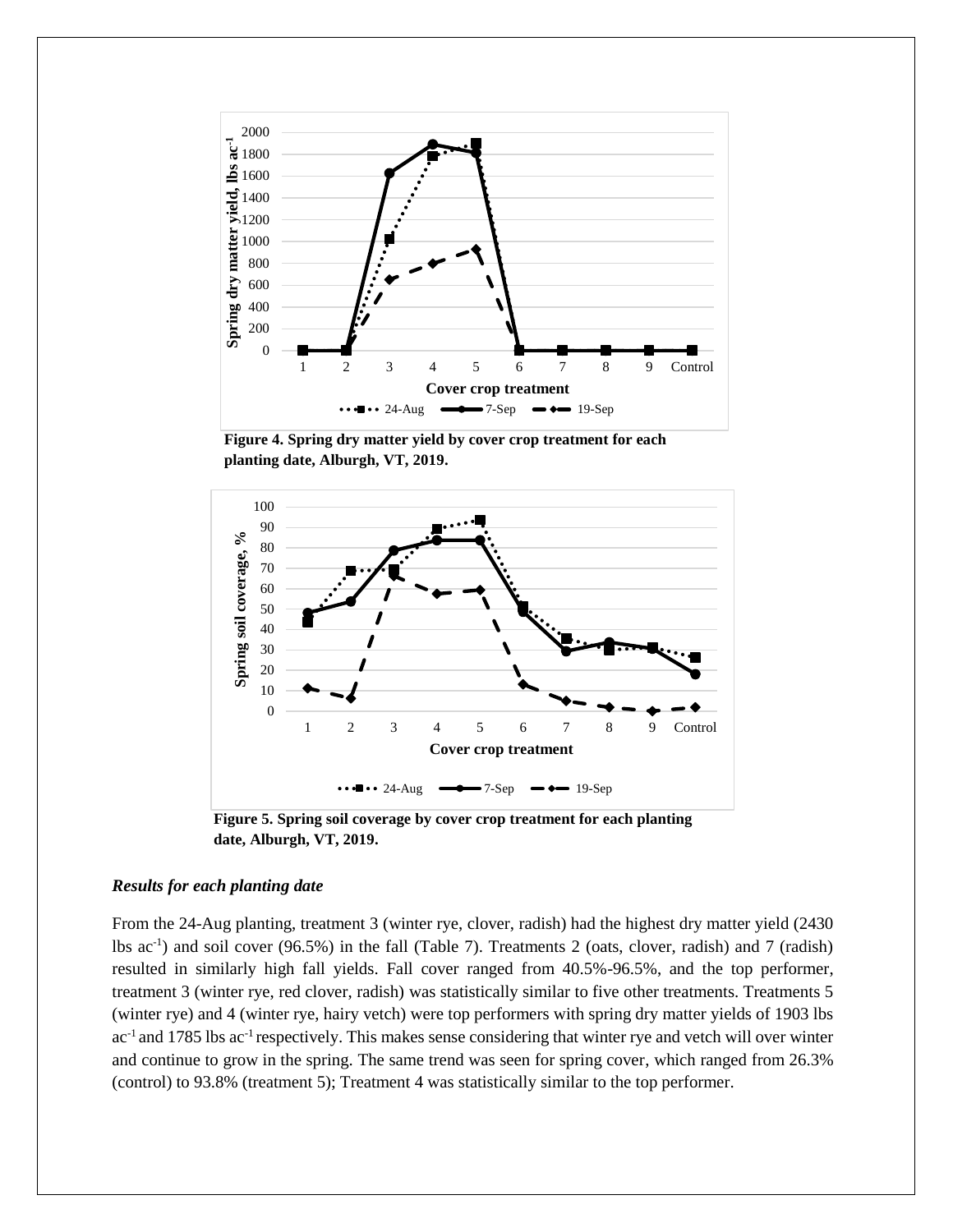|                         |                               |                     | <b>Fall 2018</b> | Spring 2019           |               |  |
|-------------------------|-------------------------------|---------------------|------------------|-----------------------|---------------|--|
| <b>Mix</b>              | <b>Species</b>                | Dry matter<br>yield | Soil cover       | Dry matter<br>yield   | Soil cover    |  |
|                         |                               | $\ln$ s ac $^{-1}$  | $\frac{0}{0}$    | $\ln$ ac <sup>1</sup> | $\frac{0}{0}$ |  |
| 1                       | Annual ryegrass/crimson       | 1318                | 88.2*            | $\theta$              | 43.8          |  |
|                         | clover/radish                 |                     |                  |                       |               |  |
| $\overline{2}$          | Oats/crimson clover/radish    | $2039*$             | 95.8*            | $\Omega$              | 68.8          |  |
| 3                       | Winter rye/red clover/ radish | 2430                | 96.5             | 1025                  | 69.4          |  |
| $\overline{\mathbf{4}}$ | Winter rye/hairy vetch        | 1390                | $96.4*$          | 1785*                 | 89.4*         |  |
| 5                       | Winter rye                    | 1315                | $96.0*$          | 1903                  | 93.8          |  |
| 6                       | Annual ryegrass               | 626                 | 73.3             | $\Omega$              | 51.3          |  |
| 7                       | Radish                        | 2296*               | $95.9*$          | $\mathbf{0}$          | 35.6          |  |
| 8                       | Crimson clover                | 655                 | 58.2             | $\Omega$              | 30.0          |  |
| 9                       | Red clover                    | 545                 | 40.5             | $\Omega$              | 31.3          |  |
| <b>Control</b>          | No cover crop                 | 617                 | 49.1             | $\Omega$              | 26.3          |  |
| LSD(0.10)               | N/A                           | 826                 | 13.0             | 221                   | 11.1          |  |
| <b>Trial mean</b>       | N/A                           | 1323                | 79.0             | 471                   | 53.9          |  |

**Table 7. Cover crop yield and coverage for the 24-Aug 2018 planting date, Alburgh, VT, 2018-2019.** 

\*Treatments marked with an asterisk were not statistically different compared to the top performing treatment (p=0.10) in **bold.** LSD-Least significant difference. N/A-Not applicable; statistical analysis not performed on the parameter.

From the 7-Sep planting, the top performer for fall yield was treatment 5 (winter rye) with a dry matter yield of 1223 lbs ac<sup>-1</sup> (Table 8); six other treatments were statistically similar. The treatments generally performed well for soil cover in the fall, with percent cover ranging from 33.2% (control) to 95.0% (treatment 5). In the spring, treatment 4 (winter rye, hairy vetch) was the top performer with a yield of 1892 lbs ac<sup>-1</sup>, but was statistically similar to the other two overwintering treatments. Spring cover ranged from 18.1% to 83.8%. The treatment with the highest spring cover was treatment 5, but this was statistically similar to treatments 3 and 4.

|                         |                                          |                               | <b>Fall 2018</b> | Spring 2019                   |               |  |
|-------------------------|------------------------------------------|-------------------------------|------------------|-------------------------------|---------------|--|
| <b>Mix</b>              | <b>Species</b>                           | Dry matter<br>yield           | Soil cover       | Dry matter<br>yield           | Soil cover    |  |
|                         |                                          | $\text{lbs}$ ac <sup>-1</sup> | $\frac{0}{0}$    | $\text{lbs}$ ac <sup>-1</sup> | $\frac{0}{0}$ |  |
| 1                       | Annual ryegrass/crimson<br>clover/radish | 1100*                         | 87.8*            | $\mathbf{0}$                  | 48.1          |  |
| $\overline{2}$          | Oats/crimson clover/radish               | 1180*                         | $90.0*$          | $\mathbf{0}$                  | 53.8          |  |
| $\mathbf{3}$            | Winter rye/red clover/ radish            | 1050*                         | 94.3*            | 1628*                         | 78.8*         |  |
| $\overline{\mathbf{4}}$ | Winter rye/hairy vetch                   | 1118*                         | 94.6*            | 1892                          | 83.8*         |  |
| 5                       | Winter rye                               | 1223                          | 95.0             | 1815*                         | 83.8          |  |
| 6                       | Annual ryegrass                          | 988*                          | 81.7             | $\Omega$                      | 48.8          |  |
| $\overline{7}$          | Radish                                   | 1113*                         | $92.6*$          | $\boldsymbol{0}$              | 29.4          |  |
| 8                       | Crimson clover                           | 676                           | 68.1             | $\boldsymbol{0}$              | 33.8          |  |
| 9                       | Red clover                               | 353                           | 54.4             | $\Omega$                      | 30.6          |  |
| <b>Control</b>          | No cover crop                            | 463                           | 33.2             | $\Omega$                      | 18.1          |  |
| LSD(0.10)               | N/A                                      | 264                           | 10.5             | 295                           | 10.7          |  |
| <b>Trial mean</b>       | N/A                                      | 926                           | 79.2             | 534                           | 50.9          |  |

**Table 8. Cover crop yield and coverage for the 7-Sep 2018 planting date, Alburgh, VT, 2018-2019.** 

\*Treatments marked with an asterisk were not statistically different compared to the top performing treatment (p=0.10) in **bold.** LSD-Least significant difference. N/A-Not applicable; statistical analysis not performed on the parameter.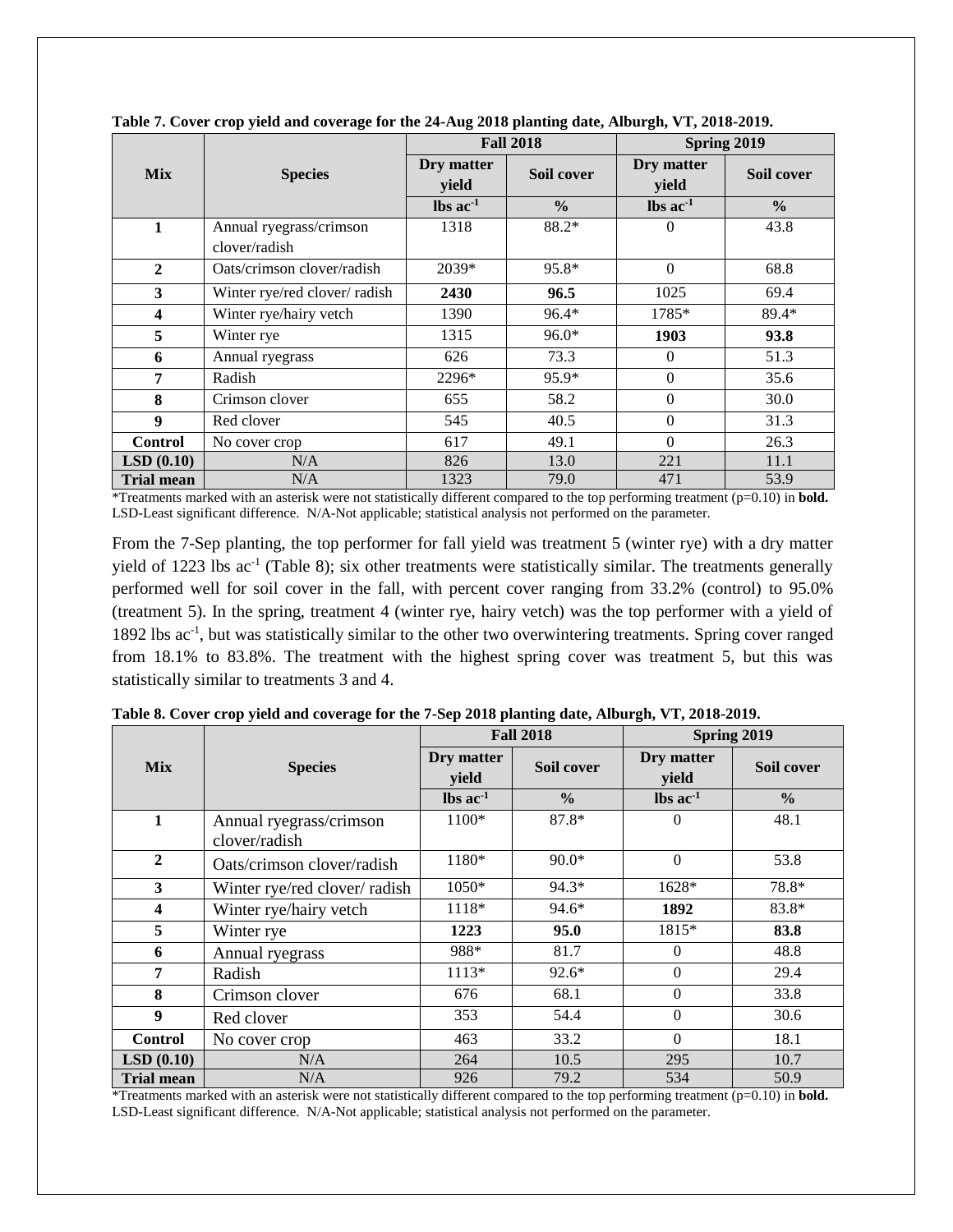From the 19-Sep planting, in both the fall and the spring, only treatment 3 (winter rye, clover, radish), 4 (winter rye, hairy vetch), and 5 (winter rye) resulted in dry matter yields (Table 9). In the fall, treatment 4 had the highest yield of 587 lbs ac<sup>-1</sup>, which was significantly higher than the other treatments. Fall soil cover ranged from 2.9% (control) to 33.7% (treatment 3). While treatment 3 had the highest fall cover, it was statistically similar to treatment 5. Overall, the fall coverage was low across all cover crop treatments. And in the spring, treatment 5 had the highest yield  $(931 \text{ lbs } ac^{-1})$ , which was statistically similar to treatment 4. Spring soil cover ranged from 0% (treatment 9) to 59.4% (treatment 5), but there were no significant differences between treatments.

|                   | <b>Species</b>                           | <b>Fall 2018</b>              |               | Spring 2019                   |               |  |
|-------------------|------------------------------------------|-------------------------------|---------------|-------------------------------|---------------|--|
| <b>Mix</b>        |                                          | Dry matter<br>yield           | Soil cover    | Dry matter<br>yield           | Soil cover    |  |
|                   |                                          | $\text{lbs}$ ac <sup>-1</sup> | $\frac{0}{0}$ | $\text{lbs}$ ac <sup>-1</sup> | $\frac{0}{0}$ |  |
| 1                 | Annual ryegrass/crimson<br>clover/radish | 0                             | 10.8          | $\Omega$                      | 11.3          |  |
| $\overline{2}$    | Oats/crimson clover/radish               | $\theta$                      | 19.7          | $\Omega$                      | 6.25          |  |
| 3                 | Winter rye/red<br>clover/radish          | 362                           | 33.7          | 652                           | 66.3          |  |
| 4                 | Winter rye/hairy vetch                   | 587                           | 20.3          | 799*                          | 57.5          |  |
| 5                 | Winter rye                               | 349                           | $29.5*$       | 931                           | 59.4          |  |
| 6                 | Annual ryegrass                          | $\Omega$                      | 21.3          | $\Omega$                      | 13.1          |  |
| $\overline{7}$    | Radish                                   | $\theta$                      | 17.9          | $\Omega$                      | 5.00          |  |
| 8                 | Crimson clover                           | $\boldsymbol{0}$              | 5.3           | $\boldsymbol{0}$              | 1.88          |  |
| 9                 | Red clover                               | $\theta$                      | 5.5           | $\Omega$                      | $\Omega$      |  |
| <b>Control</b>    | No cover crop                            | $\Omega$                      | 2.9           | $\Omega$                      | 1.87          |  |
| LSD(0.10)         | N/A                                      | 175                           | 8.9           | 161                           | <b>NS</b>     |  |
| <b>Trial mean</b> | N/A                                      | 130                           | 16.7          | 238                           | 22.3          |  |

**Table 9. Cover crop yield and coverage for the 19-Sep 2018 planting date, Alburgh, VT, 2018-2019.** 

\*Treatments marked with an asterisk were not statistically different compared to the top performing treatment (p=0.10) in **bold.** LSD-Least significant difference. N/A-Not applicable; statistical analysis not performed on the parameter.

## **DISCUSSION**

The first two planting dates (24-Aug and 7-Sep) had higher yields and soil cover in the fall and spring across all cover crop treatments. Similarly, the concentration of soil nitrate-N was higher in the first two planting dates compared to the last planting (19-Sep), but overall the release of nitrogen into the soil was gradual. Cover crops planted between the end of August and the beginning of September had more time to establish and produce substantial biomass before winter which likely resulted in higher yields and soil coverage the following spring. Cover crop treatment 3 (winter rye, red clover, radish) had the highest fall percent cover and dry matter yield across all planting dates. This is likely due to the ability of winter rye and radish to grow quickly in the fall, produce high yields, and provide substantial ground coverage. In the spring, the top performers were treatment 4 (winter rye, hairy vetch) and treatment 5 (winter rye). Winter rye and vetch are cover crops that will continue to grow in the spring and produce a lot of biomass compared to a variety like red clover, which overwinters but produces less biomass. Using a winterkilled cover crop variety may also provide the benefit of not having to manage terminating the crop in the spring, when timing of this may be difficult due to wet, spring conditions. Fall dry matter yield varied most between varieties in